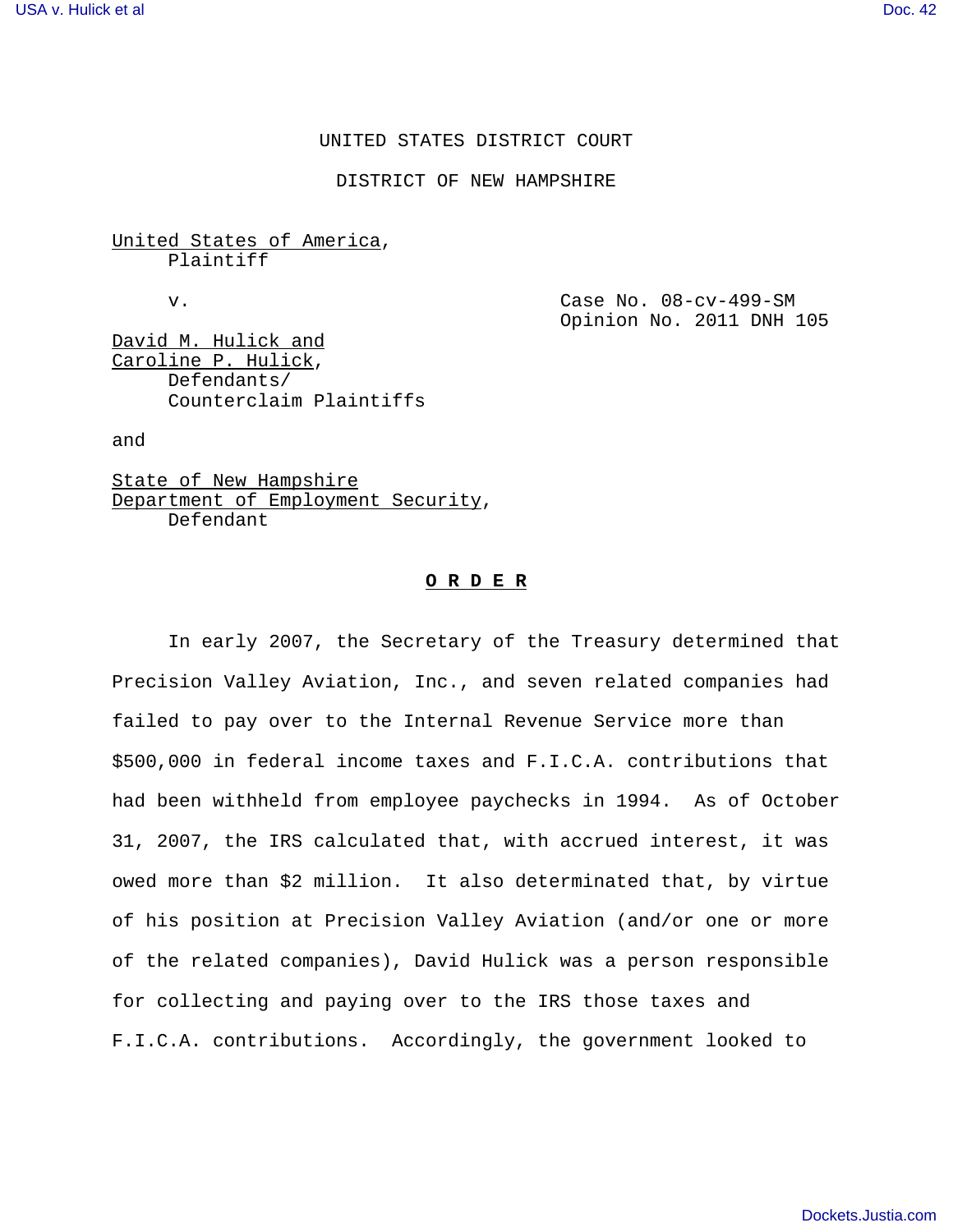him personally for payment of those outstanding obligations, plus accrued interest.

Approximately eleven years after issuing the assessments against Hulick, and following nearly two years of periodic payments from him, as well as at least three failed settlement efforts, the government brought suit against Hulick (and his wife) seeking: (a) to reduce to judgment all unpaid tax liabilities for which Hulick is responsible (known as trust fund recovery penalties); (b) establish the validity of federal tax liens levied against all property owned by Hulick; (c) foreclose the liens upon Hulick's home in New Boston, New Hampshire (in which his wife has an interest); and (d) permit a judicial sale of that property. Hulick answered the government's complaint, denied any remaining liability, and advanced several counterclaims.

The government now moves to dismiss those counterclaims, on grounds that none states a viable cause of action and, in any event, this court lacks subject matter jurisdiction over them. Hulick objects. For the reasons discussed below, the government's motion is granted in part and denied in part.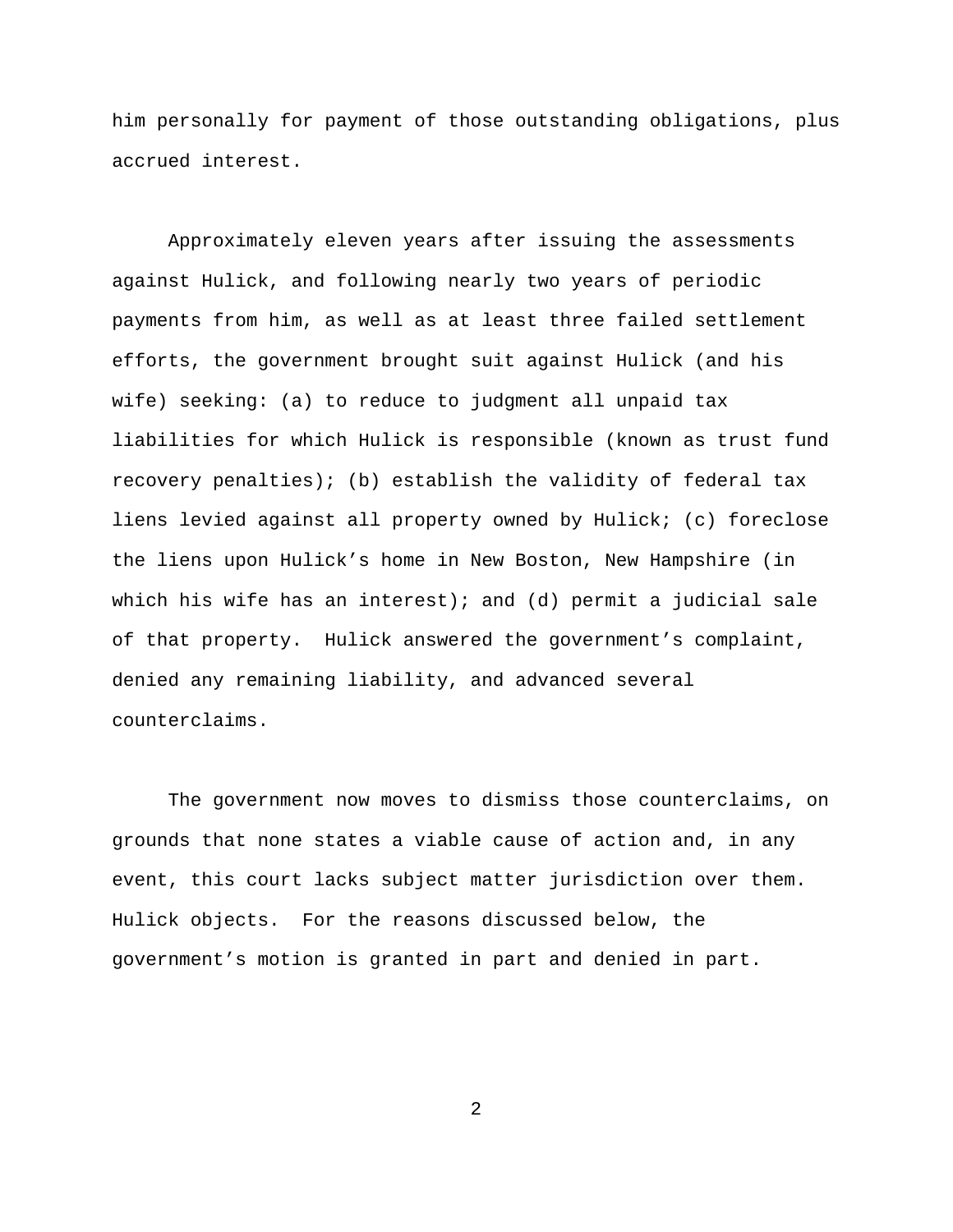# **Standard of Review**

When ruling on a motion to dismiss under Fed. R. Civ. P. 12(b)(6), the court must "accept as true all well-pleaded facts set out in the complaint and indulge all reasonable inferences in favor of the pleader." S.E.C. v. Tambone, 597 F.3d 436, 441 (1st Cir. 2010). Although the complaint need only set forth "a short and plain statement of the claim showing that the pleader is entitled to relief," Fed. R. Civ. P. 8(a)(2), it must "contain sufficient factual matter, accepted as true, to state a claim to relief that is plausible on its face." Ashcroft v. Iqbal,  $\overline{\phantom{a}}$ U.S. \_\_, 129 S. Ct. 1937, 1949 (2009) (citation and internal punctuation omitted).

In other words, "a [pleader's] obligation to provide the 'grounds' of his 'entitlement to relief' requires more than labels and conclusions, and a formulaic recitation of the elements of a cause of action will not do." Bell Atl. Corp. v. Twombly, 550 U.S. 544, 555 (2007). Instead, the facts alleged in the complaint (or counterclaim) must, if credited as true, be sufficient to "nudge[] [pleader's] claims across the line from conceivable to plausible."  $\underline{Id}$ . at 570. If, however, the "factual allegations in the complaint are too meager, vague, or conclusory to remove the possibility of relief from the realm of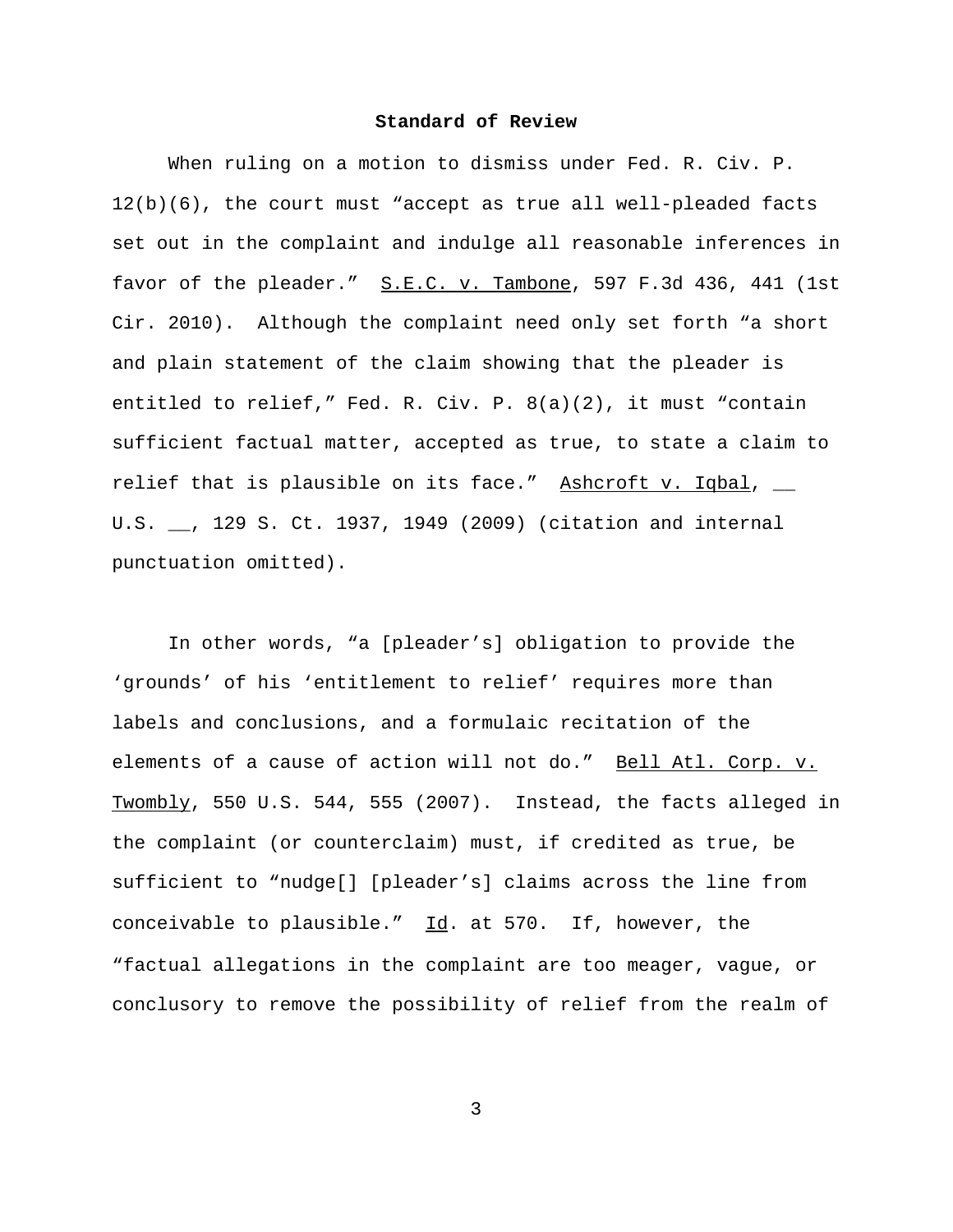mere conjecture, the complaint is open to dismissal." Tambone, 597 F.3d at 442.

#### **Background**

According to his amended answer and counterclaims, Hulick began working for Precision Valley Aviation, Inc., in 1990, as its Vice President and Chief Financial Officer. Precision struggled financially and on several occasions it failed to make timely payroll tax payments to the IRS on behalf of its employees (and, apparently, the employees of its related entities). Typically, however, the company was eventually able to pay the amounts owed, as well as any penalties and/or fines that had been assessed. But, in 1994, it went out of business before it brought its obligations to the IRS current. Although Hulick says he did not actively participate in decisions to withhold tax payments due the IRS, he was aware of the company's practice of doing so and "ensured that the owners were at all times aware of the amount and nature of the non-payment of taxes." Amended Answer and Counterclaims (document no. 33) at para. 28. Eventually, because of Hulick's position in the company, the IRS deemed him a "responsible person" and assessed him for the unpaid payroll taxes.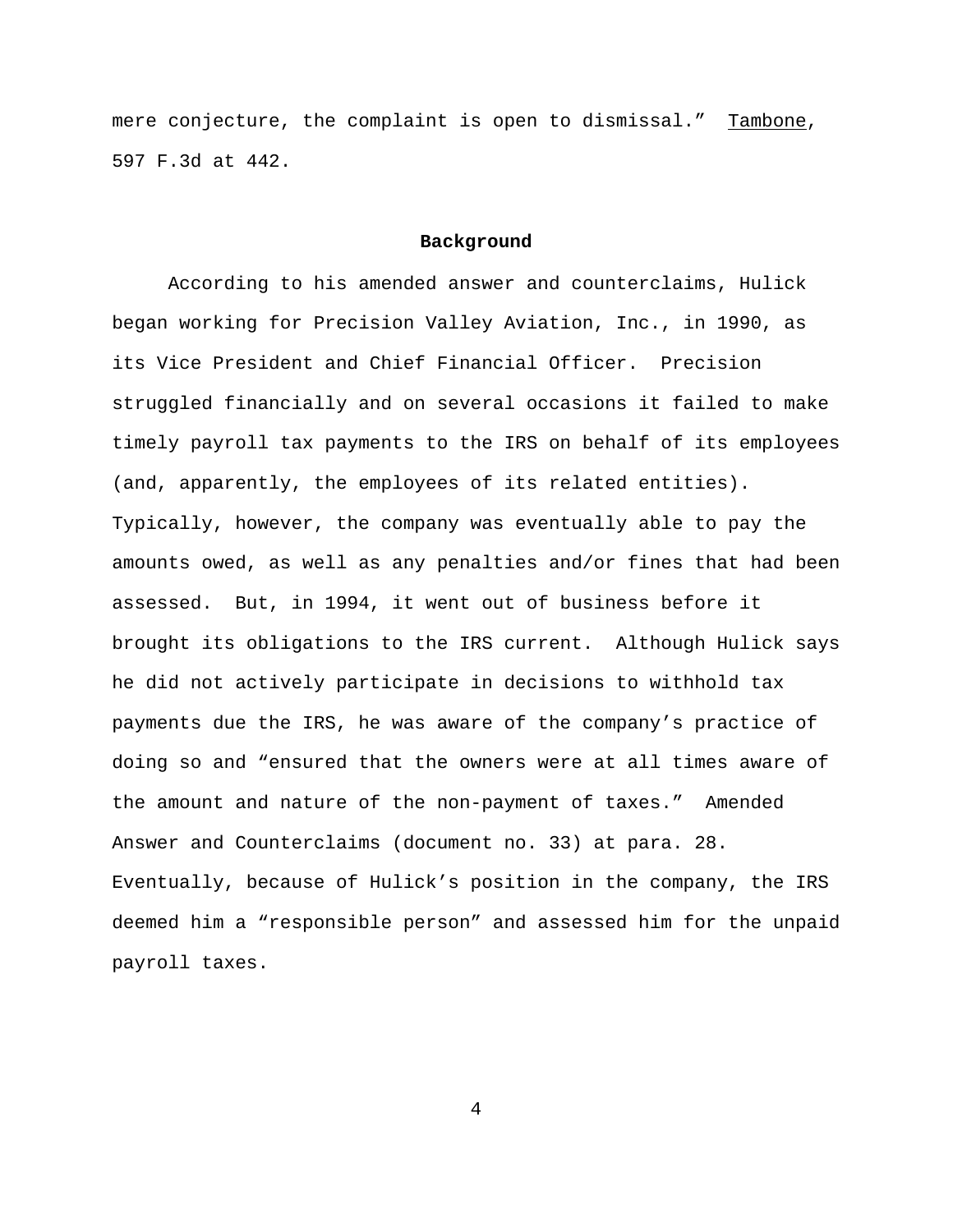On February 3, 1997, the IRS made the first assessment against Mr. Hulick, for tax period ended June 30, 1994. And, six weeks later, on March 17, 1997, it made the second assessment against Hulick, for tax period ended on Sept. 30, 1994. Each was subject to a collection limitations period of ten years, the last day of which is known as the "Collection Statute Expiration Date" or "CSED." See 26 U.S.C.  $\S$  6502(a). But, that ten-year limitations period is tolled while any offer-in-compromise is pending, plus 30 days after IRS rejects that offer. See 26 U.S.C. §  $6331(k)(1)$  (when offer in compromise is pending, and for 30 days after any rejection, IRS may not levy against those unpaid taxes); 26 U.S.C. §  $6503(a)(1)$  (the CSED is tolled during any period during which the IRS may not levy).

In an effort to satisfy his obligations to the IRS, Hulick made three separate offers-in-compromise: (1) the first was made on February 4, 1998, and rejected on February 22, 2001; (2) the second was made on March 4, 2002, and rejected on July 27, 2002; and (3) the last was made on October 4, 2002, and rejected on November 17, 2003. Each tolled the applicable limitations period for at least a portion of the time during which it was pending the precise (and fairly complex) calculation is set forth in the government's reply memorandum and involves the interplay of three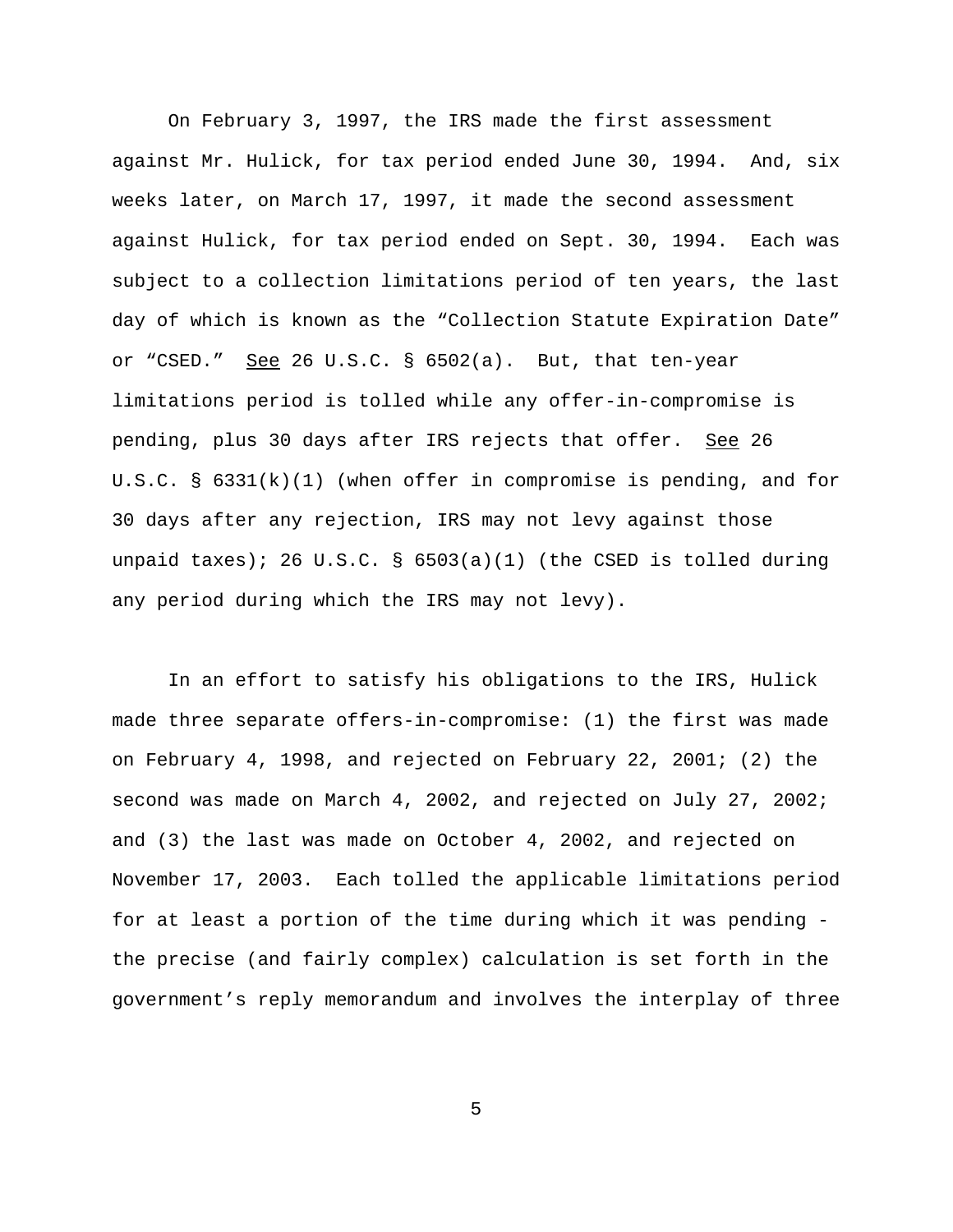federal statutes. See Government's reply (document no. 35) at 4- 8.

In December of 2006, Hulick met with representatives of the IRS, who acknowledged that the IRS claims against him had been pending for many years and stated their commitment to resolving them. By letter dated December 19, 2006, an IRS employee gave Hulick a written calculation of the Collection Statute Expiration Date for each of the assessments for which he was liable. According to that letter, "[t]he earliest collection statute will expire August 8, 2008 and the last statute will expire October 1, 2008." Exhibit A, Amended Answer (document no. 33-1) (emphasis supplied). The author went on to state that, based upon financial information Hulick had recently provided to the IRS, "he could afford to pay \$3,147.00 per month toward his tax obligation," and "if he takes no action to resolve the account, [the IRS] will take action to collect the balance due." Id.

Shortly after receiving that letter, and pursuant to the IRS's request, Hulick began making monthly payments of approximately  $$4,000.<sup>1</sup>$  He continued making those payments until

<sup>&</sup>lt;sup>1</sup> Hulick administratively appealed the finding that he could afford to pay approximately \$3,200 per month. He lost that appeal when the IRS concluded that he could actually afford to pay \$4,058 per month.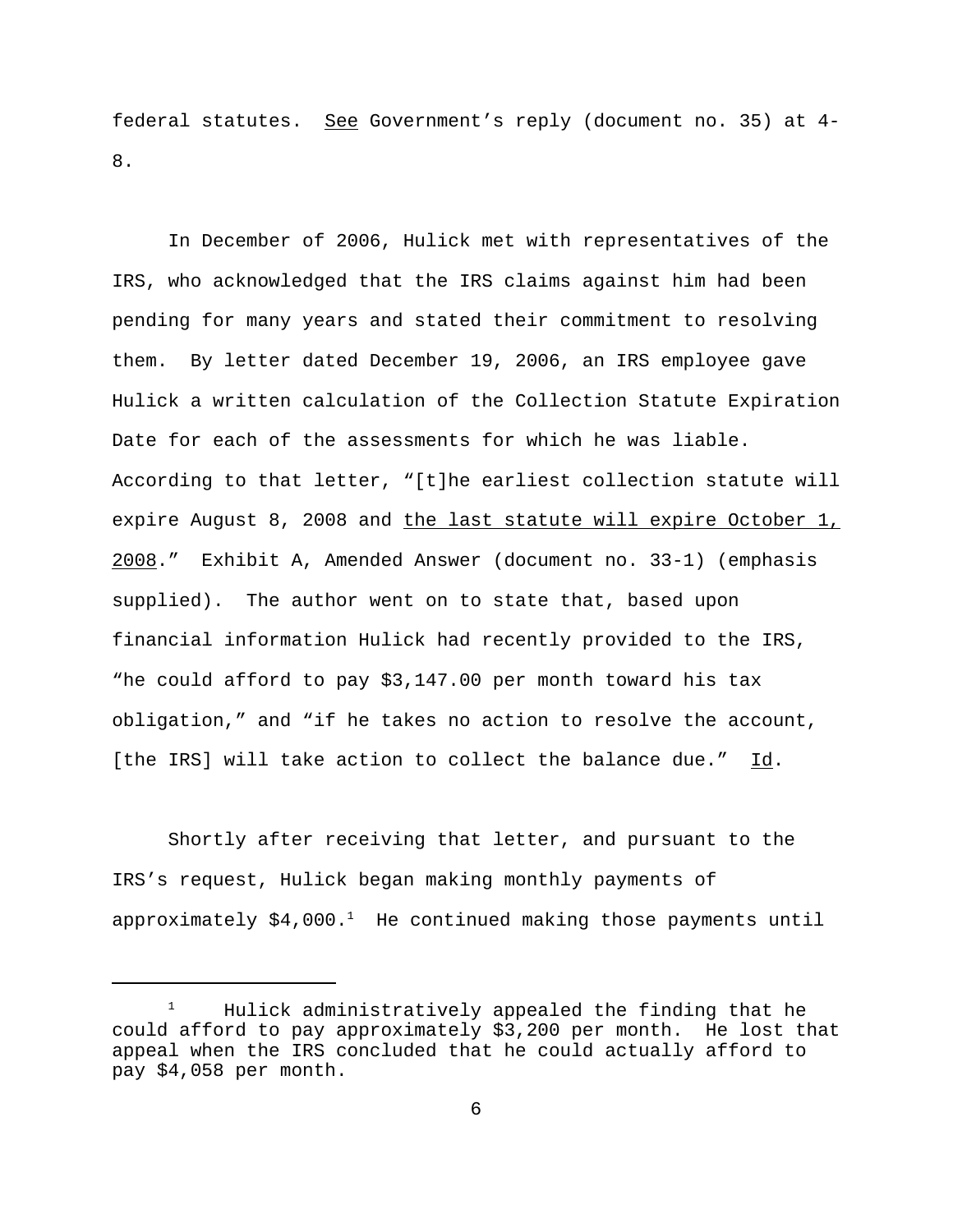September 1, 2008, by which time he had paid a little more than \$72,000 to the IRS. At that point, he says he believed his obligations to the IRS had been satisfied and all relevant collection statutes had expired. Perhaps not surprisingly (given the existence of this litigation), the IRS took a different view.

By letter dated November 5, 2008, the IRS notified Hulick that, according to its calculations, he still owed more than \$2 million. Additionally, the IRS informed Hulick that the Collection Statute Expiration Dates it had previously provided to him were inaccurate and, after reviewing the file and recalculating the relevant tolling periods, it concluded that they ran until at least July of 2009. Hulick does not take issue with the government's revised calculation of the CSEDs. He does, however, assert that the government should be bound by its earlier representation that the relevant limitations periods all expired on or before October 1, 2008. In December of 2008, the government filed this action.

# **Discussion**

In his amended answer and counterclaim, Hulick advances five counterclaims against the government:

Count 1: Declaratory judgment that the government's claims against him are time-barred;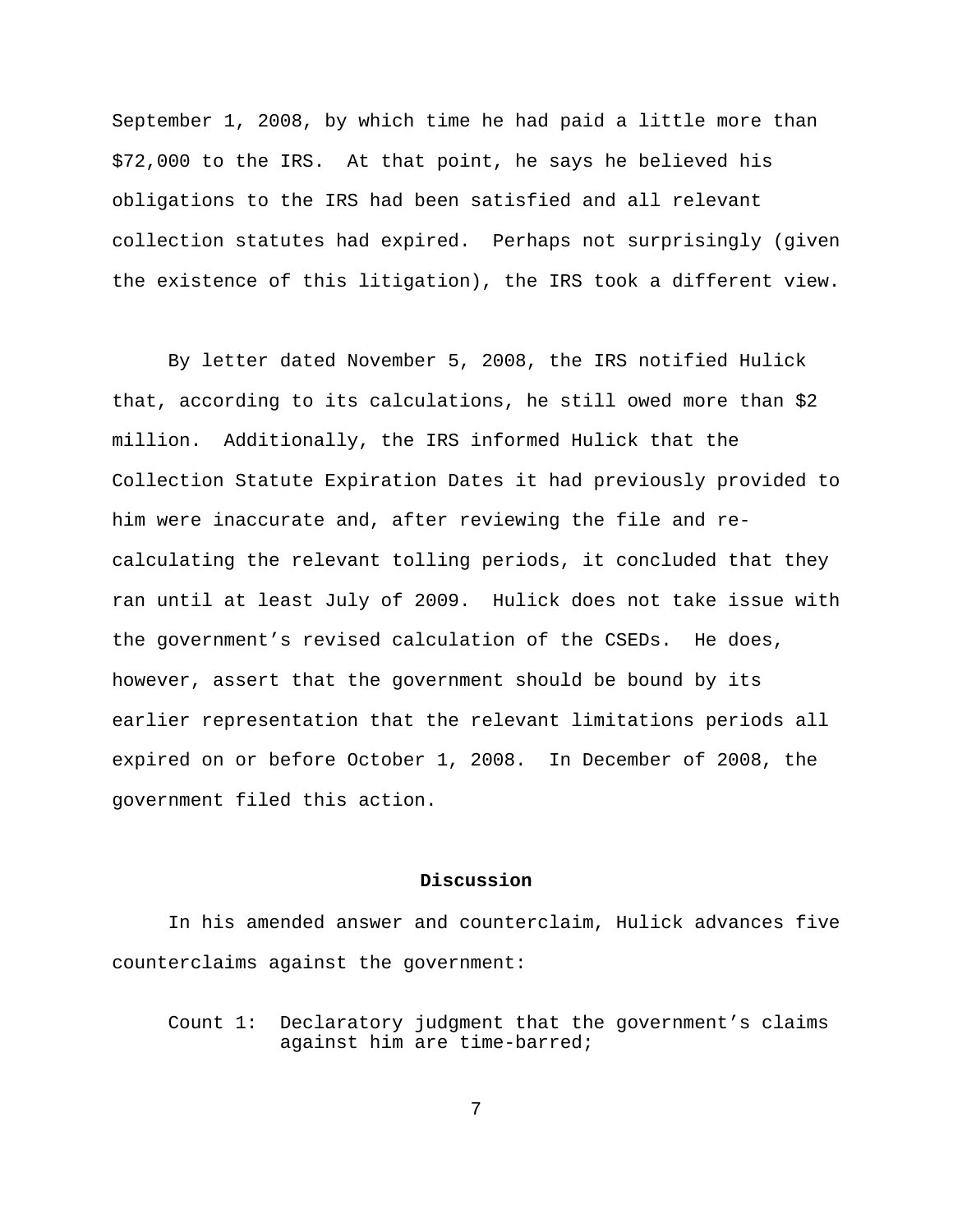- Count 2: Unauthorized Collection Action (26 U.S.C. §§ 6304(a) and 7433);
- Count 3: Harassment and Oppression (26 U.S.C. §§ 6304 and 7433);
- Count 4: Unreasonable Rejection of a Settlement Offer; and
- Count 5: Breach of Contract, based upon the December 19, 2006 letter.

He also advances a claim (labeled "Count 6") in which he asserts that he is entitled to recover his attorney's fees, pursuant to 26 U.S.C. § 7430.

## I. Declaratory Judgment and Attorney's Fees.

Hulick's efforts to obtain a declaratory judgment that the government's action against him is timed-barred is somewhat misplaced. It is more appropriately viewed as an affirmative defense to the government's claims, which will be resolved in due course, upon a more fully developed record. Moreover, the Declaratory Judgment Act specifically excludes from its scope claims "with respect to Federal taxes." 28 U.S.C. § 2201(a). Count one of Hulick's counterclaims is, therefore, dismissed.

Count six of Hulick's counterclaims, in which he seeks an award of attorney's fees, is not properly viewed as a freestanding "claim," "counter-claim," or "cause of action." It is, instead, an element of relief to which Hulick may be entitled,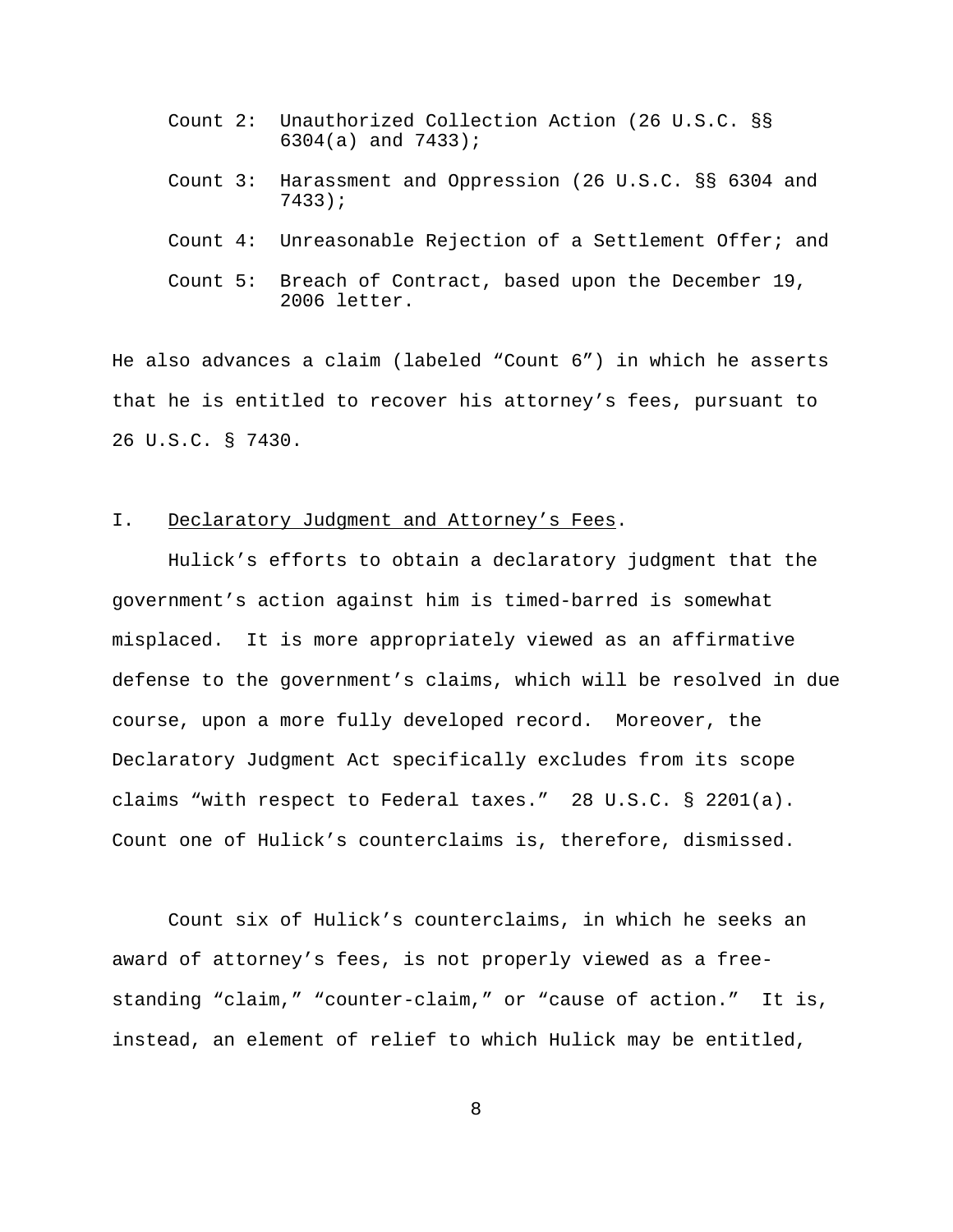should he prevail in this litigation. Consequently, it is dismissed, without prejudice. If, at the conclusion of this litigation, Hulick may properly be viewed as a prevailing party and otherwise meets the requirements set forth in 26 U.S.C. § 7430, he will obviously be free to petition the court - at that time - for an award of fees.

## II. Claims of Unauthorized Collections.

In counts two, three, and four of his counterclaims, Hulick advances various theories as to why the IRS collection efforts against him are unlawful and why he is entitled to an award of damages. But, as the government points out, Hulick did not properly exhaust available administrative remedies - a prerequisite to pursuing counterclaims of that sort.

Section 7433(a) of Title 26 of the United States Code provides that:

If, in connection with any collection of Federal tax with respect to a taxpayer, any officer or employee of the Internal Revenue Service recklessly or intentionally, or by reason of negligence disregards any provision of this title, or any regulation promulgated under this title, such taxpayer may bring a civil action for damages against the United States in a district court of the United States.

26 U.S.C. § 7433(a) (emphasis supplied). Here, Hulick claims that agents of the IRS negligently, recklessly, or intentionally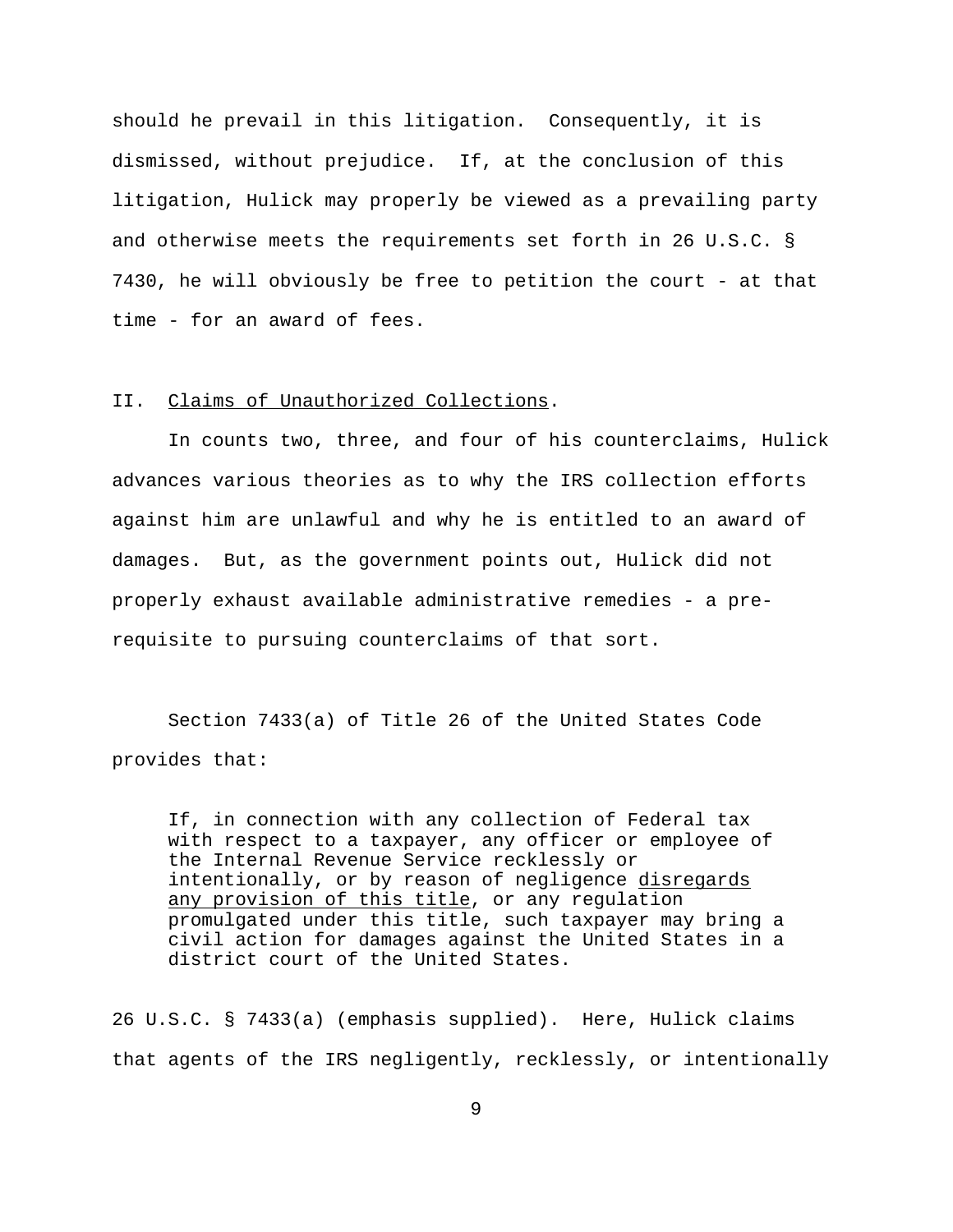improperly calculated the applicable CSED's. But, the statutes upon which Hulick relies merely provide the means by which one can, if he or she desires, calculate the CSED. They do not appear to obligate the IRS to provide taxpayers with a properlycalculated CSED. It is, then, difficult to see how an IRS agent can be deemed to have "disregard[ed] a provision" of the tax code by voluntarily providing the taxpayer with a statement (albeit an erroneous statement) of the relevant CSED's. See generally Gonsalves v. I.R.S., 975 F.2d 13, 15-16 (1st Cir. 1992). And, Hulick has pointed to no precedent, whether binding or merely persuasive, that supports his view that such an error is actionable under section 7433.

But, even if the IRS's failure to properly calculate the CSED's (and its filing of suit after those erroneously calculated dates) could be actionable under section 7433, Hulick's claims suffer from a dispositive defect: a taxpayer cannot pursue any claim for damages against the United States under section 7433 unless he or she has first "exhausted the administrative remedies available to such plaintiff with the Internal Revenue Service." 26 U.S.C. § 7433(d)(1). And, as the court of appeals has noted, "Section 7433's waiver of sovereign immunity, like any other, must be strictly observed and construed in favor of the sovereign." Gonsalves, 975 F.2d at 15 (citations and internal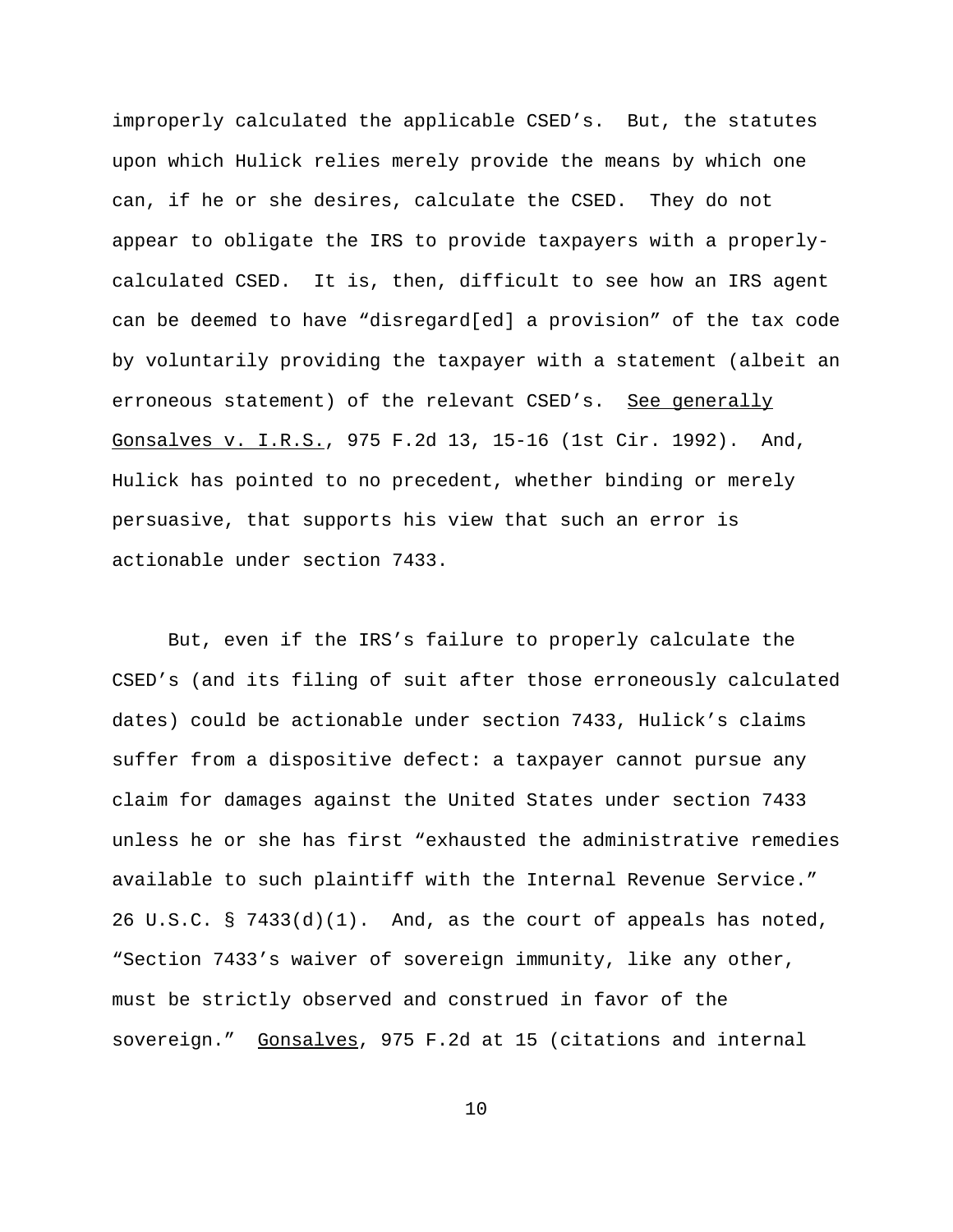punctuation omitted). Consequently, prior to filing this suit, Hulick must have strictly complied with Section 7433(d)(1)'s administrative exhaustion requirement.

Federal regulations specify the means and procedures by which a taxpayer may pursue an administrative claim against the IRS. See Treas. Reg. § 310.7433-1(e), 26 C.F.R. § 301.7433-1(e). Among other things, those regulations provide that any administrative claim filed with the IRS must include: the name, address, and contact information of the taxpayer; the grounds for the claim; a description of the injuries incurred; and the dollar amount of the claim. Those regulations go on to provide that a taxpayer cannot maintain an action for damages in excess of the amount specified in the administrative claim, unless the increased amount is based upon newly discovered evidence. 26 C.F.R. § 301.7433-1(f).

Hulick did not strictly comply, nor does he claim to have strictly complied, with those regulations. Instead, he says his various administrative appeals to the IRS put the IRS on notice of his claims and should be adequate to constitute compliance with the administrative exhaustion requirement. As noted above, however, that is not enough; a taxpayer must fully and strictly comply with those administrative regulations before filing suit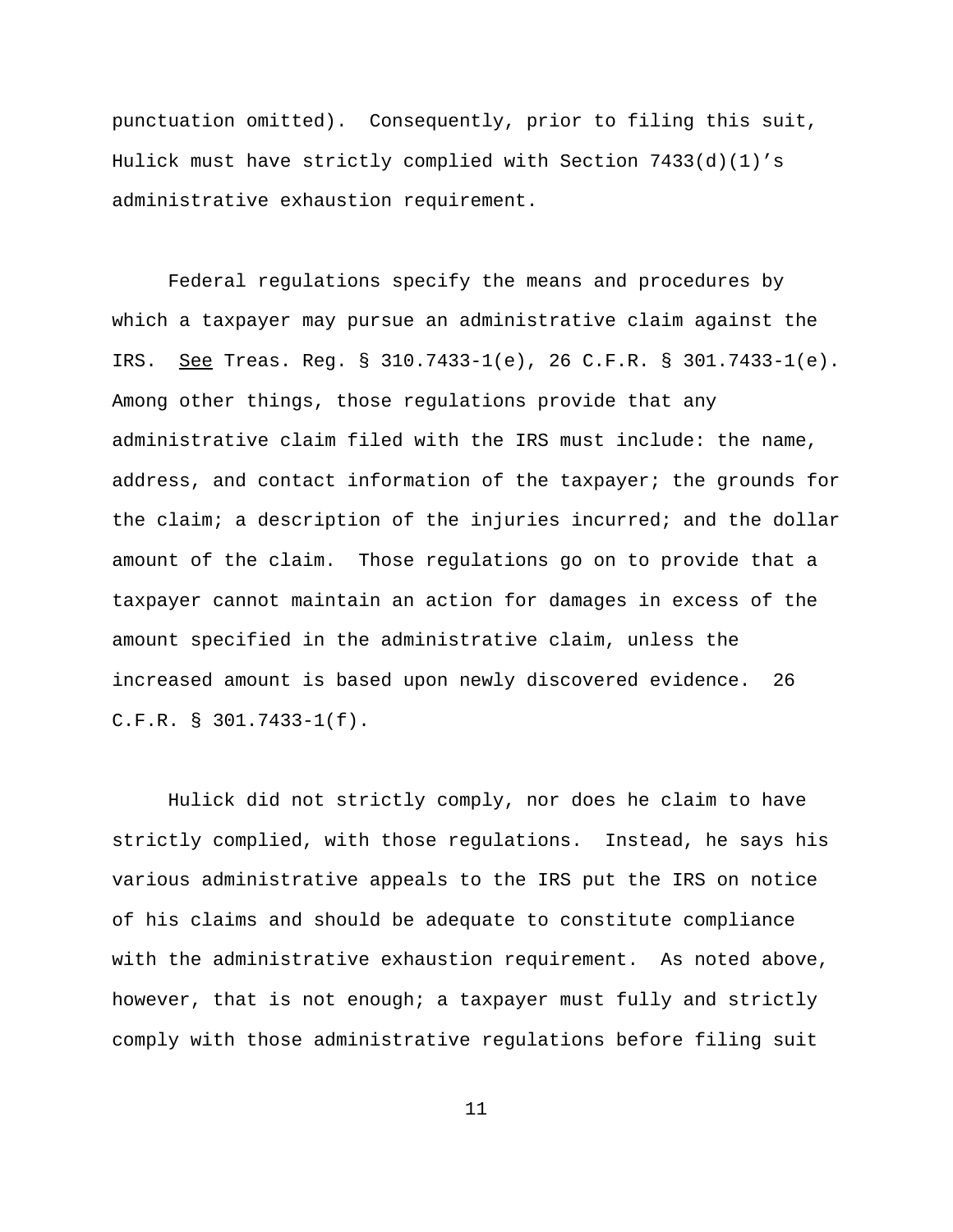in federal court. Partial compliance, or the argument that the IRS had notice of a taxpayer's claims, is not sufficient.

Though [plaintiff] alleges in his papers that he has pursued every administrative remedy available to him, it is clear to the Court that he has not complied with the specific administrative procedures set forth under the regulations in order to preserve a claim for damages. While he did take a number of steps seeking primarily to stop the levy, his failure to follow the specific procedures for pursuing a damage claim deprives this Court of jurisdiction to hear it.

Bullard v. United States, 486 F. Supp. 2d 512, 518 (D. Md. 2007). See also Rae v. United States, 530 F. Supp. 2d 127, 130 (D.D.C. 2008); Hallinan v. United States, 498 F. Supp. 2d 315, 317-18 (D.D.C. 2007); Bennett v. United States, 361 F. Supp. 2d 510, 514-15 (W.D. Va. 2005).

Finally, Hulick is incorrect in asserting that the Federal Tort Claims Act, 28 U.S.C. § 2674 et seq., excuses him from administratively exhausting his claims. The court of appeals for this circuit has specifically addressed, and rejected, that claim:

We start with the basic proposition that sovereign immunity bars lawsuits against the United States unless the United States has waived that immunity. This axiom forecloses reliance on . . . the jurisdictional statute[] that the [plaintiffs] cite as bases for their claim for damages against the United States. The Federal Tort Claims Act, 28 U.S.C. § 2674 et seq., waives sovereign immunity in many circumstances for tort claims, but specifically excepts from its coverage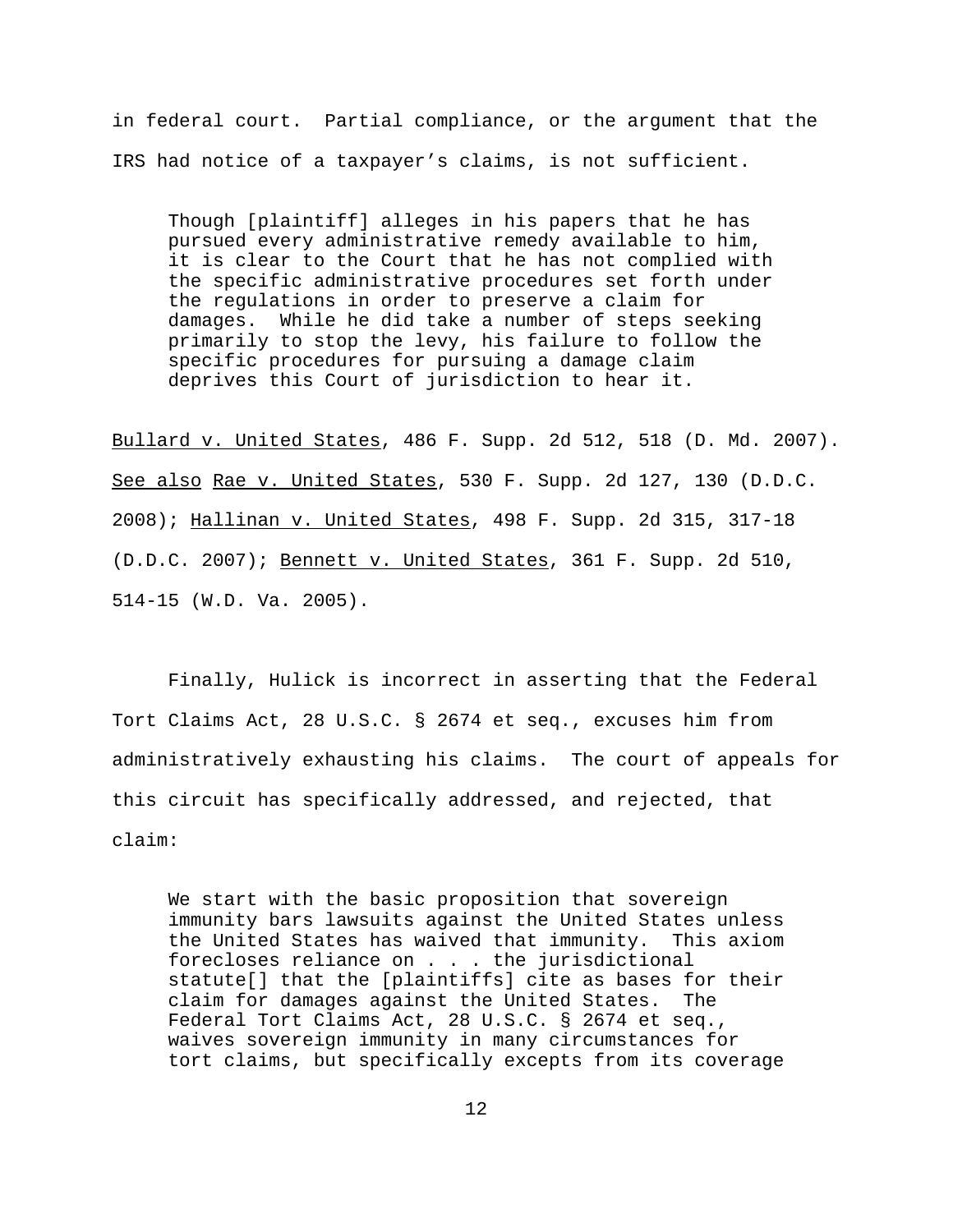"[a]ny claim arising in respect of the assessment or collection of any tax . . .." 28 U.S.C.  $\S$  2680(c).

McMillen v. U.S. Dep't of Treasury, 960 F.2d 187, 188 (1st Cir. 1991) (citation omitted).

Consequently, counts two, three, and four of Hulick's counterclaims must be dismissed.

## III. Breach of Contract.

Charitably construed, count 5 of Hulick's counterclaims asserts that the IRS breached what was, in essence, a settlement agreement. The terms of that agreement are said to be found in the letter dated December 19, 2006, from I.R.S. Revenue Officer Mary Beyers. In that letter, Beyers: (a) informed Hulick (erroneously, it would seem) that the last CSED expired on October 1, 2008; (b) concluded that Hulick could pay at least \$3,100 per month toward his tax obligation (subsequently increased to roughly  $$4,000$  per month); (c) asked that he begin making "voluntary payments toward the tax obligation"; and (d) stated that if he "takes no action to resolve the account, I will take action to collect the balance due." Exhibit A, Amended Complaint and Counterclaims (document no. 33-1).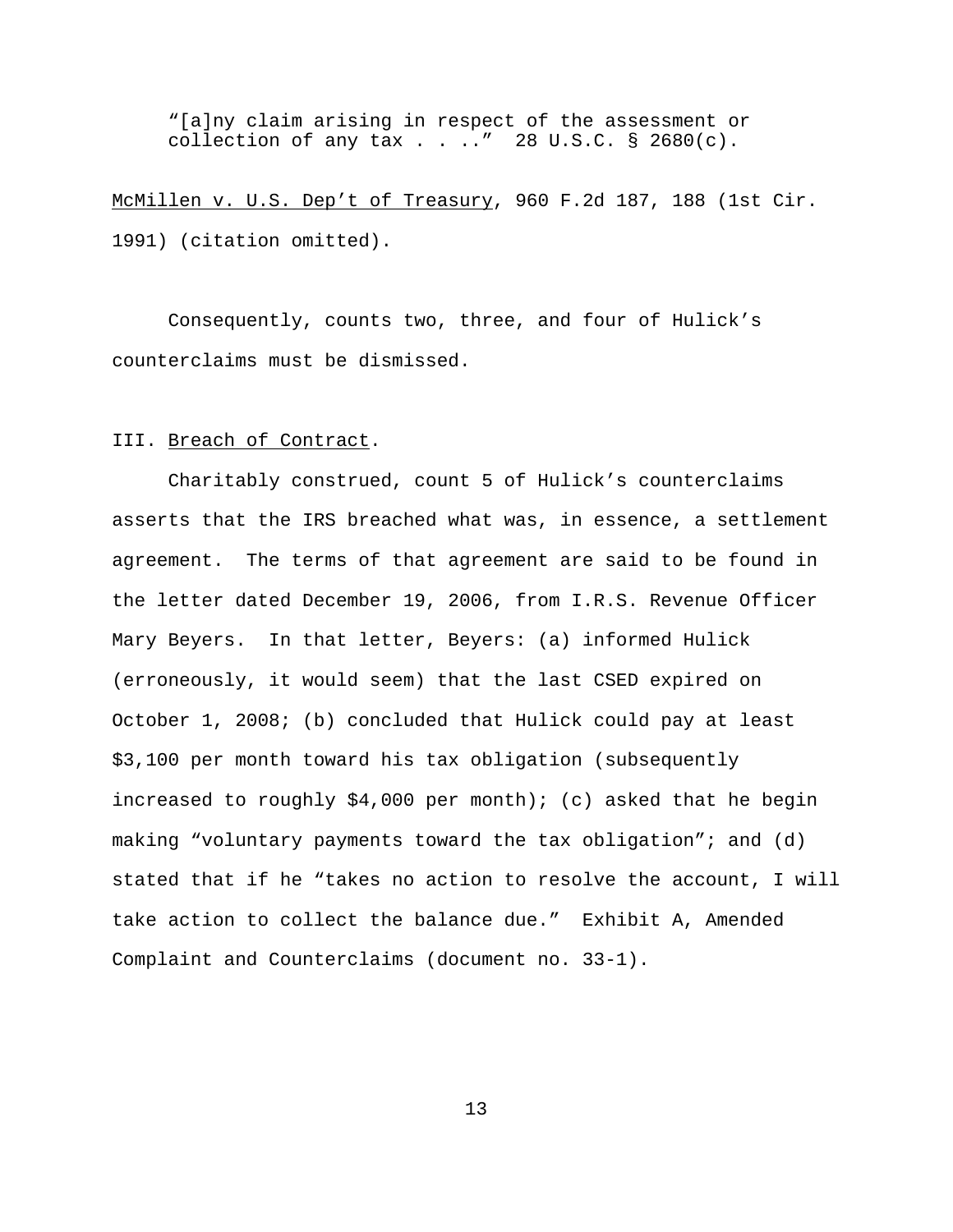Again, liberally construing Hulick's pleadings, it is at least colorable that Beyers' letter represents an offer, on behalf of the IRS, to forego any litigation and/or levies aimed at collecting the debt, provided Hulick begins (and continues) making the specified "voluntary" payments through the CSED. Under that scenario, Hulick accepted the offer by dutifully making those monthly payments throughout the period specified in Beyers' letter. When, at the end of that term, the IRS filed this suit, Hulick had obvious reason to think that the IRS had gone back on its commitment, and at least a plausible claim that the government breached its settlement agreement. And, viewed in the light most favorable to Hulick, his breach of contract counter-claim arguably seeks to hold the government to its end of the bargain. That is, he is seeking specific performance of that settlement agreement (or perhaps raises issues of estoppel), rather than damages as a consequence of its breach.

Perhaps because Hulick's counterclaim is less than a model of clarity (and because the construction given above is, as noted, a charitable one), the government simply addresses it as a claim for damages. And, as such, the government points out that because Hulick would likely be seeking more than \$10,000 in damages (if that is, indeed, the remedy he seeks), this court lacks subject matter jurisdiction. See 28 U.S.C. §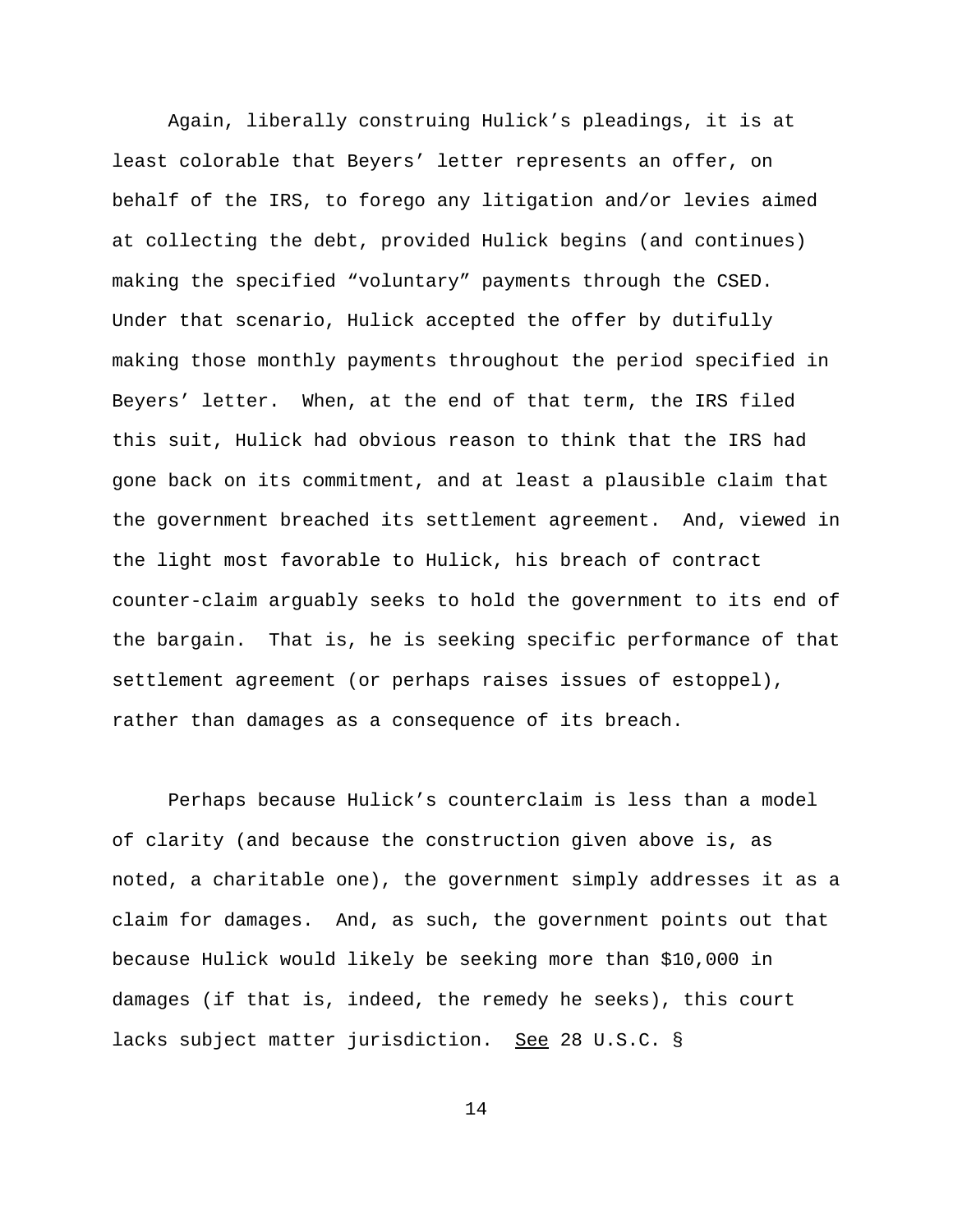$1346(a)(2)(a)$ . The government has not, however, asserted that Hulick cannot bring an action to specifically enforce the (alleged) settlement agreement with the IRS nor has it briefed that issue. Consequently, the court concludes that dismissal (or transfer to the Court of Claims) of Hulick's breach of contract claim is, at least at this juncture, premature. $2$ 

### **Conclusion**

For the foregoing reasons, the government's motion to dismiss (document no. 26) is granted in part, and denied in part. Counts one, two, three, and four of Hulick's counter-claims are

In the end, regardless of how the claim advanced in count five is construed, it might well be that it must be filed in (or transferred to) the Court of Claims. See, e.g., Suburban Mortg. Assocs. v. U.S. Dep't of Housing & Urban Develop't, 480 F.3d 1116, 1118 (Fed. Cir. 2007) ("despite [plaintiff's] valiant effort to frame the suit as one for declaratory or injunctive relief, this kind of litigation should be understood for what it is. At bottom it is a suit for money for which the Court of Federal Claims can provide an adequate remedy, and it therefore belongs in that court."). Additionally, to the extent that Hulick's contract claim can plausibly be read to seek specific performance, rather than monetary damages, the government may assert that it is immune from such claims. See generally Richard Seamon, Separation of Powers and the Separate Treatment of Contract Claims against the Federal Government for Specific Performance, 43 Vill. L. Rev. 155 (1998) ("[T]he government's liability for contract damages is well-settled. In contrast, the government has always been immune from awards of specific performance in contract actions, on the theory that this type of relief would unduly interfere with government operations."). See also Up State Fed. Credit Union v. Walker, 198 F.3d 372 (2d Cir. 1999); Megapulse, Inc. v. Lewis, 672 F.2d 959 (D.C. Cir. 1982). But, the parties should have the opportunity to engage on those specific issues and brief their respective positions.